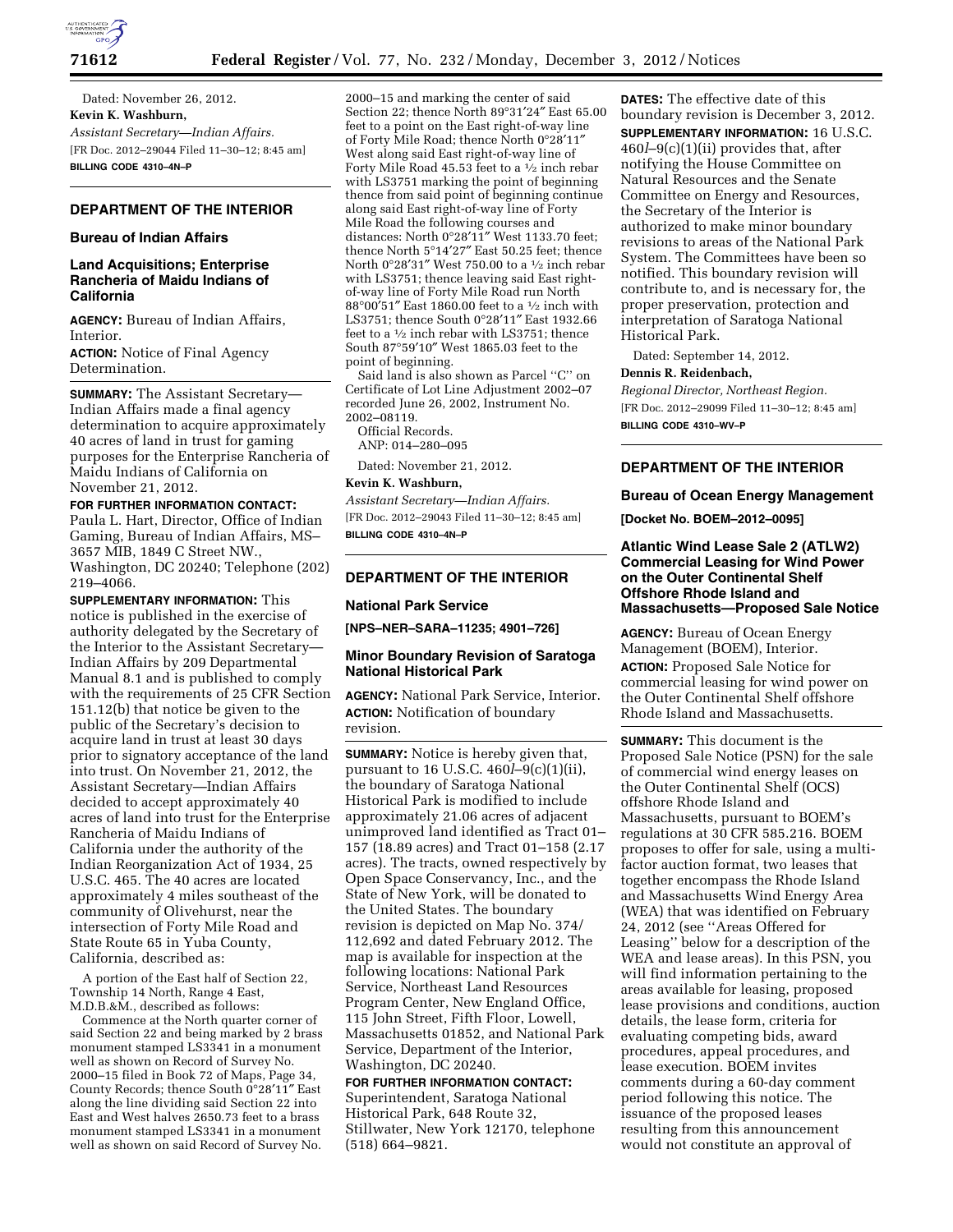project-specific plans to develop offshore wind energy. Such plans, expected to be submitted by successful lessees, will be subject to subsequent environmental and public review prior to a decision to proceed with development.

**DATES:** Comments should be submitted electronically or postmarked no later than February 1, 2013. All comments received or postmarked during the comment period will be made available to the public and considered prior to publication of the Final Sale Notice (FSN).

The end of the comment period is also the deadline for potential bidders to submit qualification materials. All bidders interested in participating in the lease sale must submit the required qualification materials by the end of the 60-day comment period for this notice. All qualification materials must be postmarked no later than February 1, 2013.

**ADDRESSES:** Potential auction participants, Federal, state, and local government agencies, tribal governments, and other interested parties are requested to submit their written comments on the PSN in one of the following ways:

1. *Electronically: [http://](http://www.regulations.gov) [www.regulations.gov.](http://www.regulations.gov)* In the entry entitled, ''Enter Keyword or ID,'' enter BOEM–2012–0095 and then click ''search.'' Follow the instructions to submit public comments.

2. *Written Comments:* In written form, delivered by hand or by mail, enclose comments in an envelope labeled ''Comments on Rhode Island and Massachusetts PSN'' to: Office of Renewable Energy Programs, Bureau of Ocean Energy Management, 381 Elden Street, HM 1328, Herndon, Virginia 20170.

3. *Qualification Materials:* Those submitting qualification materials should contact Jessica Bradley, BOEM Office of Renewable Energy Programs, at 381 Elden Street, HM 1328, Herndon, Virginia 20170, (703) 787–1320, or *[jessica.bradley@boem.gov.](mailto:jessica.bradley@boem.gov)* 

If you wish to protect the confidentiality of your comments or qualification materials, clearly mark the relevant sections and request that BOEM treat them as confidential. Please label privileged or confidential information with the caption, "Contains Confidential Information'' and consider submitting such information as a separate attachment. Treatment of confidential information is addressed in the section of this PSN entitled, ''Protection of Privileged or Confidential Information.'' Information that is not

labeled as privileged or confidential will be regarded by BOEM as subject to public release.

**FOR FURTHER INFORMATION CONTACT:**  Jessica Bradley, BOEM Office of Renewable Energy Programs, 381 Elden Street, HM 1328, Herndon, Virginia 20170, (703) 787–1320 or *[jessica.bradley@boem.gov.](mailto:jessica.bradley@boem.gov)* 

**Authority:** This PSN is published pursuant to subsection 8(p) of the OCS Lands Act (43 U.S.C. 1337(p)) ("the Act"), as amended by section 388 of the Energy Policy Act of 2005 (EPAct), and the implementing regulations at 30 CFR Part 585, including 30 CFR 585.211 and 585.216.

*Background:* The proposed lease areas are the same as the WEA that BOEM announced on February 24, 2012, (see Area Identification announcement available at: *[http://www.boem.gov/](http://www.boem.gov/Renewable-Energy-Program/State-Activities/Rhode-Island.aspx) [Renewable-Energy-Program/State-](http://www.boem.gov/Renewable-Energy-Program/State-Activities/Rhode-Island.aspx)[Activities/Rhode-Island.aspx](http://www.boem.gov/Renewable-Energy-Program/State-Activities/Rhode-Island.aspx)*). BOEM published the Notice of Availability (NOA) for the *Commercial Wind Lease Issuance and Site Assessment Activities on the Atlantic Outer Continental Shelf (OCS) Offshore Rhode Island and Massachusetts* Environmental Assessment (EA) (77 FR 39508) on July 3, 2012. The EA may be found at: *[http://www.boem.gov/Renewable-](http://www.boem.gov/Renewable-Energy-Program/Smart-from-the-Start/Index.aspx)[Energy-Program/Smart-from-the-Start/](http://www.boem.gov/Renewable-Energy-Program/Smart-from-the-Start/Index.aspx)  [Index.aspx.](http://www.boem.gov/Renewable-Energy-Program/Smart-from-the-Start/Index.aspx)* BOEM is currently considering the comments on the EA and possible revisions.

Ongoing consultations concurrent with the preparation of the EA include consultations under the Endangered Species Act (ESA), Magnuson-Stevens Fishery Conservation and Management Act (MSFCMA), Section 106 of the National Historic Preservation Act (NHPA), and the Coastal Zone Management Act (CZMA). Once BOEM has completed the EA, and if the EA concludes that the proposed action will not cause significant environmental impacts, BOEM will publish a Finding of No Significant Impact (FONSI).

The proposed lease areas identified in this PSN match the Rhode Island and Massachusetts WEA described as the proposed action and preferred alternative in the EA. In the event that BOEM decides to substantially revise the terms and conditions outlined within this PSN as a result of the completion of the environmental review and consultation process, which will not occur until after the publication of this PSN, BOEM will publish a second PSN that includes the revised terms and conditions and publish it in the **Federal Register** for a 60-day public comment period before moving forward with publication of a Final Sale Notice (FSN). Additional environmental reviews will

be conducted upon receipt of the lessees' proposed project-specific plans, such as a Site Assessment Plan (SAP) or Construction and Operations Plan (COP).

This PSN was developed in consultation with the joint Rhode Island and Massachusetts Renewable Energy Task Force. BOEM received comments from several Task Force members during the development of this PSN, including from the Rhode Island State Energy Office, the City of New Bedford Economic Development Commission, a Task Force member from the Town of Aquinnah, and the National Oceanic and Atmospheric Administration's National Marine Fisheries Service (NMFS). In addition, the Rhode Island Coastal Resources Management Council forwarded to BOEM comments on the draft PSN and EA that it had received from members of the Habitat Advisory Board established by the State. The Rhode Island State Energy Office requested that BOEM consider nonmonetary factors in the multiple auction format and recommended that the Joint Development Agreement (JDA) executed by the State of Rhode Island be awarded a minimum 25 percent discount in the auction. Additional information on the JDA can be found in this notice in the section entitled, ''Multiple Factor Definitions.'' A member of the Rhode Island Habitat Advisory Board expressed concern about publication of the PSN before a FONSI determination has been made; reiterated concerns about areas within the WEA where glacial moraines are located; proposed additional requirements for protection of endangered species, in particular the North Atlantic Right Whale; and requested that BOEM consider implementing a discount for nonmonetary values in the auction format. The additional measures proposed for North Atlantic Right Whale protection are similar to those previously developed by a consortium of nongovernmental organizations and wind industry representatives and presented to BOEM for consideration in issuing commercial wind leases off New Jersey, Delaware, Maryland, and Virginia. A Task Force member from the Town of Aquinnah suggested that BOEM consider proposals that provide community benefits in the auction format and expressed concern with the requirements for protection of North Atlantic Right Whales. The City of New Bedford Economic Development Commission expressed concern regarding the inclusion of a discount in the auction format for the State of Rhode Island's preferred developer. NMFS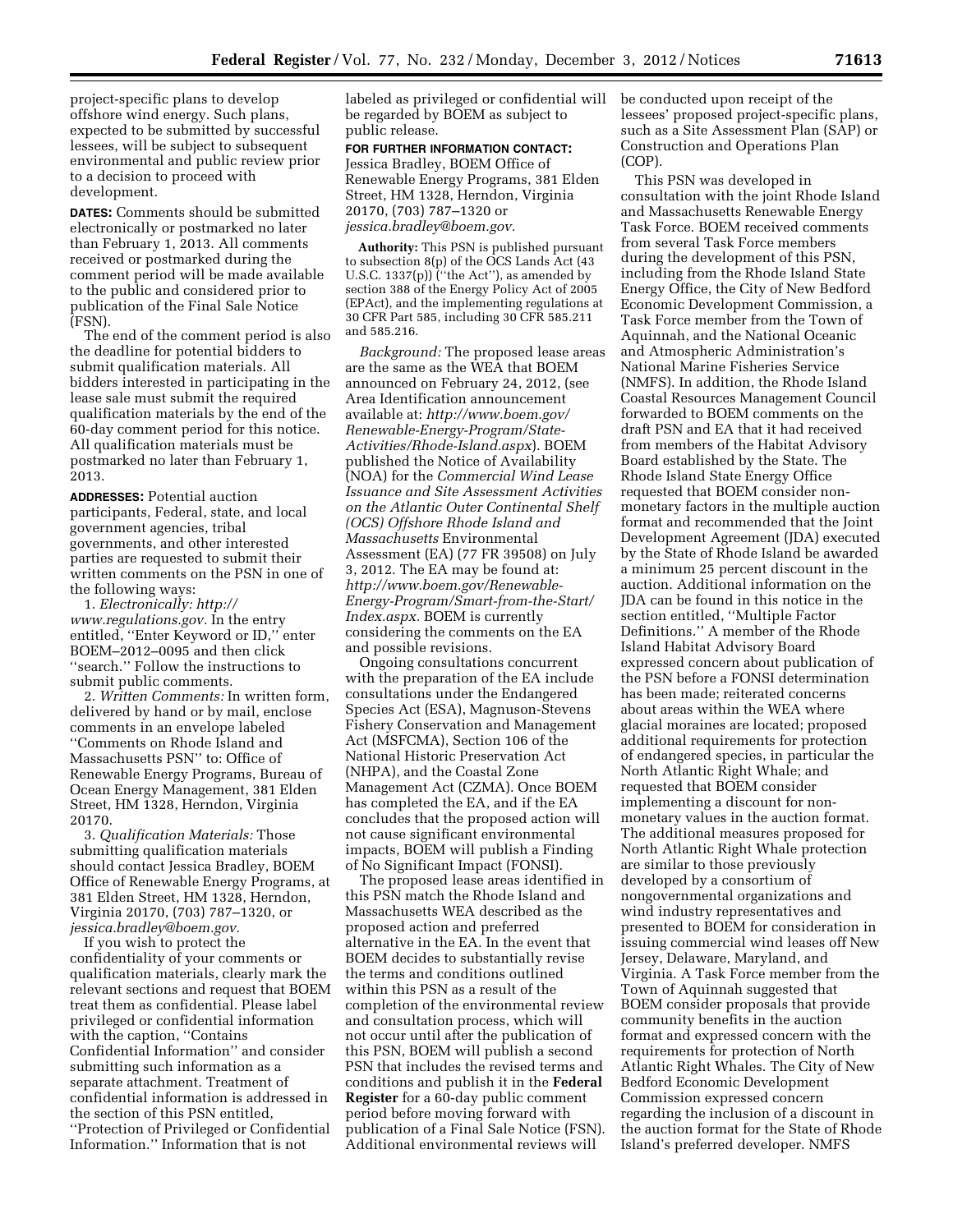provided recommendations for language to be clarified in the PSN, as well as in Addendum C of the proposed lease.

*Financial Terms and Conditions:* This section provides an overview of the basic annual payments required of the Lessee, which will be fully described in the lease.

*Rent:* The first year's rent payment for the entire leased area is due within 45 calendar days of the date the winning bidder receives the lease for execution. Thereafter, annual rent payments are due on the anniversary of the lease Effective Date until commercial operations on the lease commence, i.e., when the generation of electricity begins. The annual rental rate will be \$3.00 per acre, and this rate will be applicable to the entire leased area. For example, for a lease the size of 164,750 acres (the size of the entire WEA), the amount of rent payment will be \$494,250 per year. The Lessee also must pay rent for any project easement associated with the lease commencing on the date that BOEM approves the COP (or modification) that describes the project easement. Annual rent for a project easement, 200-feet wide and centered on the transmission cable, is \$70.00 per statute mile. For any such additional acreage required, the Lessee must also pay the greater of \$5.00 per acre per year or \$450.00 per year.

*Operating Fee:* The initial annual operating fee is prorated and due within 45 calendar days after the commencement of commercial operations on the lease, and subsequent payments are due on or before each Lease Anniversary annually thereafter. The annual operating fee payment is calculated by multiplying an operating fee rate by the imputed wholesale market value of the projected electric power production. For the purposes of this calculation, the imputed market value is the product of the project's annual nameplate capacity, the total number of hours in the year (8,760), an annual capacity factor, and the historical, annual average regional wholesale power price index.

*Operating Fee Rate:* The operating fee rate is 0.02 through the eighth year of commercial operations on the lease. Starting in the ninth year of commercial operations, the operating fee rate is 0.04 through the remaining term of the lease.

*Nameplate Capacity:* The nameplate capacity at the start of each year of commercial operations on the lease as specified in the COP will be used to allow for installation schedules or repowering, recognizing that a project's designed capacity may not be fully available in every year. Using the capacity at the beginning of each year,

as specified in the COP, adjusts the nameplate capacity for these schedules.

*Capacity Factor:* The capacity factor for the first six full years of commercial operations on the lease is set to 0.4 to allow for one year of installation and testing followed by five years at full availability. At the end of the sixth full year, the capacity factor will be adjusted to reflect the performance over the previous five years based upon the actual metered electricity generation at the delivery point to the electrical grid. Similar adjustments to the capacity factor will be made once every five years thereafter. The maximum change in the capacity factor from one period to the next will be limited to plus or minus 10 percent of the previous period's value.

*Wholesale Power Price Index:* The wholesale power price is determined at the time each annual operating fee payment is due. The wholesale power price will be based on the weighted average of the inflation-adjusted peak and off-peak spot price indices for the Northeast—Mass Hub power market for the most recent year of data available as reported by the Federal Energy Regulatory Commission (FERC) as part of its annual *State of the Markets Report*  with specific reference to the summary entitled ''Electric Market Overview: Regional Spot Prices.''

Financial Assurance: BOEM will base the amounts of all SAP, COP, and decommissioning financial assurance requirements on estimates of the cost to meet all accrued lease obligations. The amount of supplemental and decommissioning financial assurance requirements will be determined on a case-by-case basis. The amount of financial assurance required to meet all lease obligations includes:

• The projected amount of rent and other payments due to the Federal Government over the next 12 months;

• Any past due rent and other payments;

• Other monetary obligations (e.g., fines, liens); and

• The estimated cost of facility decommissioning.

Prior to lease issuance the Lessee must provide: (1) An initial leasespecific bond or other approved means of meeting the Lessor's initial financial assurance requirements in the amount of \$100,000; and (2) a supplemental bond or other approved means of meeting the Lessor's supplemental financial assurance requirements in the amount of \$292,494 for Lease OCS A– 0486, and \$201,756 for Lease OCS A– 0487, to guarantee lease obligations from rental payments due to the Government over the first 12 months of the lease. Additional financial assurances will be required to address decommissioning, operating fee, and other obligations as the lease progresses.

The financial terms can be found in Addendum ''B'' of the proposed lease, which BOEM has made available with this notice on its Web site at: *[http://](http://www.boem.gov/Renewable-Energy-Program/State-Activities/Rhode-Island.aspx)  [boem.gov/Renewable-Energy-Program/](http://www.boem.gov/Renewable-Energy-Program/State-Activities/Rhode-Island.aspx)  [State-Activities/Rhode Island.aspx.](http://www.boem.gov/Renewable-Energy-Program/State-Activities/Rhode-Island.aspx)* 

*Place and Time:* The auction will be held online. The time that the auction will be held will be published in the FSN. The date has not been finalized at this time, but will be no earlier than 30 days after publication of the FSN in the **Federal Register**.

*Public Seminar:* BOEM will host a public seminar to introduce potential bidders and other stakeholders to the auction format provided in the PSN, explain the auction rules, and demonstrate the auction process through meaningful examples. The time and place of the seminar will be announced by BOEM and published on the BOEM Web site. No registration or RSVP will be required in order to attend.

*Mock Auction:* BOEM will host a mock auction to educate qualified bidders about the procedures to be employed during the auction and to answer questions. The mock auction will take place between the publication of the FSN in the **Federal Register** and the date of the auction. Following publication of the FSN in the **Federal Register**, details of the mock auction will be distributed to those eligible to participate in the auction. All qualified bidders that intend to participate in the auction are strongly encouraged to participate in the mock auction. Bidders will be eligible to participate in the Mock Auction if they have been legally, technically, and financially qualified, as discussed below.

*Bid Deposit and Minimum Bid:* A bid deposit is an advance cash deposit submitted to BOEM. No later than 14 calendar days following publication of the FSN, each bidder must have submitted a bid deposit (equal to a minimum cash bid) of at least \$5.00 per acre, or fraction thereof, offered for sale. Approximately 97,498 acres would be offered for sale as Lease OCS–A 0486 (North Zone), and approximately 67,252 acres would be offered as Lease OCS–A 0487 (South Zone) in this auction. The bid deposit amount of \$5.00 per acre represents the minimum bid that BOEM proposes for this lease sale. Therefore, the minimum acceptable bid will be \$487,490 for Lease OCS–A 0486 (North Zone), and \$336,260 for Lease OCS–A 0487 (South Zone). The required bid deposit for any participant intending to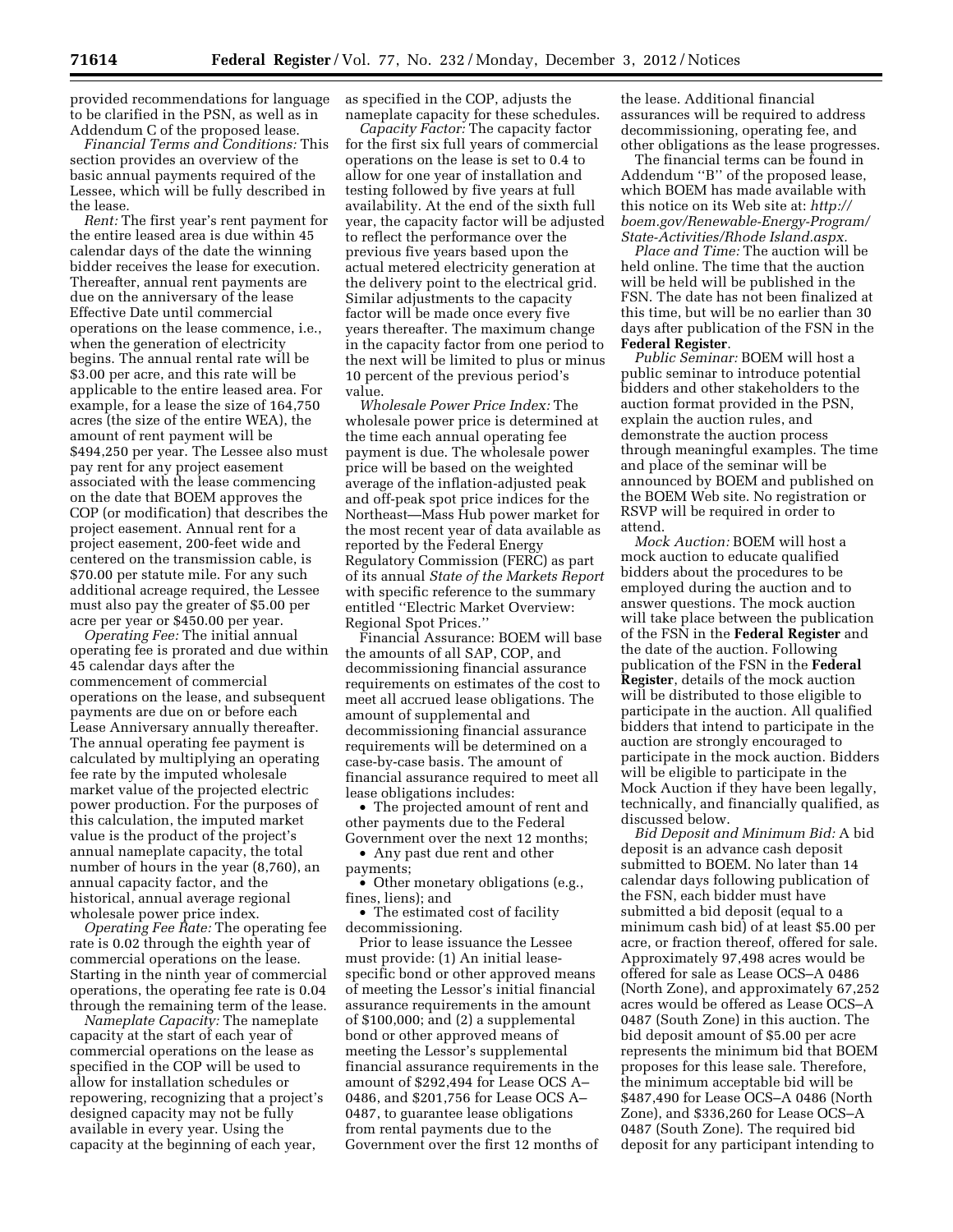bid on both leases will be \$5.00 per acre for the combined total acreage being offered, which equals \$823,750. Any participant intending to bid on only one of the leases must submit a bid deposit of no less than \$5.00 per acre for the larger area being offered (Lease OCS–A 0486 (North Zone)), which equals \$487,490. Any bidder that fails to submit the bid deposit by the deadline described herein may be prevented by BOEM from participating in the auction. Bid deposits will be accepted online via *pay.gov.* 

Following publication of the FSN, each bidder must complete the Bidder's Financial Form included in the FSN. BOEM has made a copy of the proposed form available with this notice on its Web site at: *[http://boem.gov/Renewable-](http://www.boem.gov/Renewable-Energy-Program/State-Activities/Rhode-Island.aspx)[Energy-Program/State-Activities/Rhode](http://www.boem.gov/Renewable-Energy-Program/State-Activities/Rhode-Island.aspx)  [Island.](http://www.boem.gov/Renewable-Energy-Program/State-Activities/Rhode-Island.aspx)* This form requests that each bidder designate an email address, which the bidder should use to create an account in *pay.gov.* After establishing the *pay.gov* account, bidders may use the Bid Deposit Form on the *pay.gov* Web site to submit a deposit.

Following the auction, bid deposits will be applied against any bonus bids or other obligations a successful bidder owes to BOEM. If the bid deposit exceeds the bidder's total financial obligation, the balance of the bid deposit will be refunded to the bidder. BOEM will refund the bid deposit to unsuccessful bidders.

*Areas Offered for Leasing:* The proposed lease area was identified as the Rhode Island and Massachusetts Wind Energy Area (WEA) on February 24, 2012 (see Area Identification announcement available at: *[http://](http://www.boem.gov/Renewable-Energy-Program/State-Activities/Rhode-Island.aspx) [www.boem.gov/Renewable-Energy-](http://www.boem.gov/Renewable-Energy-Program/State-Activities/Rhode-Island.aspx)[Program/State-Activities/Rhode-](http://www.boem.gov/Renewable-Energy-Program/State-Activities/Rhode-Island.aspx)[Island.aspx](http://www.boem.gov/Renewable-Energy-Program/State-Activities/Rhode-Island.aspx)*). The proposed lease area offshore Rhode Island and Massachusetts comprises 13 whole OCS blocks and 26 sub-blocks encompassing 164,750 acres. The area available for sale will be auctioned as two leases, Lease OCS–A 0486 (North Zone) and Lease OCS–A 0487 (South Zone). The North Zone consists of 97,498 acres, and the South Zone consists of 67,252 acres. If there are adequate bids, two leases will be issued pursuant to this lease sale. A description of the lease areas and lease activities can be found in Addendum ''A'' of the proposed leases, which BOEM has made available with this notice on its Web site at: *[http://](http://www.boem.gov/Renewable-Energy-Program/State-Activities/Rhode-Island.aspx)  [boem.gov/Renewable-Energy-Program/](http://www.boem.gov/Renewable-Energy-Program/State-Activities/Rhode-Island.aspx)  [State-Activities/Rhode Island.aspx.](http://www.boem.gov/Renewable-Energy-Program/State-Activities/Rhode-Island.aspx)* 

The two areas that will be offered for leased within the Rhode Island/ Massachusetts WEA are the North Zone and the South Zone, which are

separated by an exclusion area surrounding Cox Ledge. This division into two Zones is based on the consideration of a number of factors, including: the prevailing winds as demonstrated in the RI Ocean Special Area Management Plan, which is available at: *[http://www.crmc.ri.gov/](http://www.crmc.ri.gov/samp_ocean/finalapproved/RI_Ocean_SAMP.pdf)  samp*\_*[ocean/finalapproved/](http://www.crmc.ri.gov/samp_ocean/finalapproved/RI_Ocean_SAMP.pdf)  RI*\_*Ocean*\_*[SAMP.pdf;](http://www.crmc.ri.gov/samp_ocean/finalapproved/RI_Ocean_SAMP.pdf)* the project scale requirements under state laws and regulations (including Rhode Island General Laws, Chapter 39–26.1); the JDA executed by the State of Rhode Island; developer responses to the August 2011 Call for Information and Nominations; allowance for buffer zones between projects; and proximity to onshore infrastructure and markets.

Each zone is expected to be capable of supporting a project of at least 350 MW in nameplate capacity. The North Zone may be capable of supporting over 1,000 MW and is expected to have the advantage of closer proximity to onshore infrastructure. However, the South Zone could potentially support a project of 1,000 MW and is expected to be attractive due to its expansion opportunities to the south and east in potential future lease sales.

*Map of the Area Offered for Leasing:*  A map of the areas and a table of the boundary coordinates in X, Y (eastings, northings) UTM Zone 18, NAD83 Datum and geographic X, Y (longitude, latitude), NAD83 Datum can be found at the following URL: *[http://boem.gov/](http://www.boem.gov/Renewable-Energy-Program/State-Activities/Rhode-Island.aspx)  [Renewable-Energy-Program/State-](http://www.boem.gov/Renewable-Energy-Program/State-Activities/Rhode-Island.aspx)[Activities/Rhode Island.aspx.](http://www.boem.gov/Renewable-Energy-Program/State-Activities/Rhode-Island.aspx)* 

A large scale map of these areas, showing boundaries of the area with numbered blocks, is available from BOEM at the following address: Bureau of Ocean Energy Management, Office of Renewable Energy Programs, 381 Elden Street, HM 1328, Herndon, Virginia 20170, Phone: (703) 787–1300, Fax: (703) 787–1708.

*Withdrawal of Blocks:* BOEM reserves the right to withdraw areas from this lease sale prior to the execution of a lease.

*Lease Terms and Conditions:* BOEM has included proposed lease terms and conditions for OCS commercial wind leases in the Rhode Island and Massachusetts WEA in Addendum ''C'' of the proposed lease. BOEM reserves the right to apply additional terms and conditions that are consistent with the terms of the lease to activities conducted on the lease incident to any future approval or approval with modifications of a SAP and/or COP. The proposed lease, including Addendum ''C'', is available on BOEM's Web site at: *[http://boem.gov/Renewable-Energy-](http://www.boem.gov/Renewable-Energy-Program/State-Activities/Rhode-Island.aspx)[Program/State-Activities/Rhode](http://www.boem.gov/Renewable-Energy-Program/State-Activities/Rhode-Island.aspx)* 

*[Island.aspx.](http://www.boem.gov/Renewable-Energy-Program/State-Activities/Rhode-Island.aspx)* The proposed lease consists of an instrument with 18 sections and the following six attachments:

Addendum ''A'' (Description of Leased Area and Lease Activities);

Addendum ''B'' (Lease Term and Financial Schedule);

Addendum ''C'' (Lease Specific Terms, Conditions, and Stipulations); Addendum ''D'' (Project Easement);

Addendum ''E'' (Rent Schedule); and Appendix A (High Resolution

Geophysical Surveys and Analysis for the Identification or Reporting of Archaeological Resources).

Addenda ''A'', ''B'', and ''C'' provide detailed descriptions of lease terms and conditions.

Addenda ''D'' and ''E'' will be completed at the time of COP approval.

After considering comments on the PSN and these proposed provisions, BOEM will publish final lease terms and conditions in a FSN.

The lease form included as part of this proposed lease has been updated since its publication on February 3, 2012. A discussion of specific changes to the lease form is available separately on BOEM's Web site at: *[http://](http://www.boem.gov/Renewable-Energy-Program/Regulatory-Information/Index.aspx#Lease_Forms)  [www.boem.gov/Renewable-Energy-](http://www.boem.gov/Renewable-Energy-Program/Regulatory-Information/Index.aspx#Lease_Forms)[Program/Regulatory-Information/](http://www.boem.gov/Renewable-Energy-Program/Regulatory-Information/Index.aspx#Lease_Forms)  [Index.aspx#Lease](http://www.boem.gov/Renewable-Energy-Program/Regulatory-Information/Index.aspx#Lease_Forms)*\_*Forms.* 

*Plans:* Pursuant to 30 CFR 585.601, the leaseholder must submit a SAP within six months of lease issuance. If the leaseholder intends to continue its commercial lease with an operations term, the leaseholder must submit a COP at least six months before the end of the site assessment term.

Pursuant to 30 CFR 585.629, a leaseholder may include in its COP a request to develop its commercial lease in phases. If a leaseholder requests and BOEM approves phased development, this approval will not affect the length of the preliminary, site assessment, or commercial terms offered under the lease. The COP must describe in sufficient detail the activities proposed for all phases of commercial development, including a schedule detailing the proposed timelines for phased development. Further, the COP must include the results of all site characterization surveys, as described in 30 CFR 585.626(a), necessary to support each phase of commercial development. The requirements of the SAP remain the same as they would under a non-phased development scenario, and must meet the requirements set forth in the regulatory provisions in 30 CFR 585.605–613 for the full commercial lease area.

*Qualifications—Who May Bid:* Any potential bidder that has not already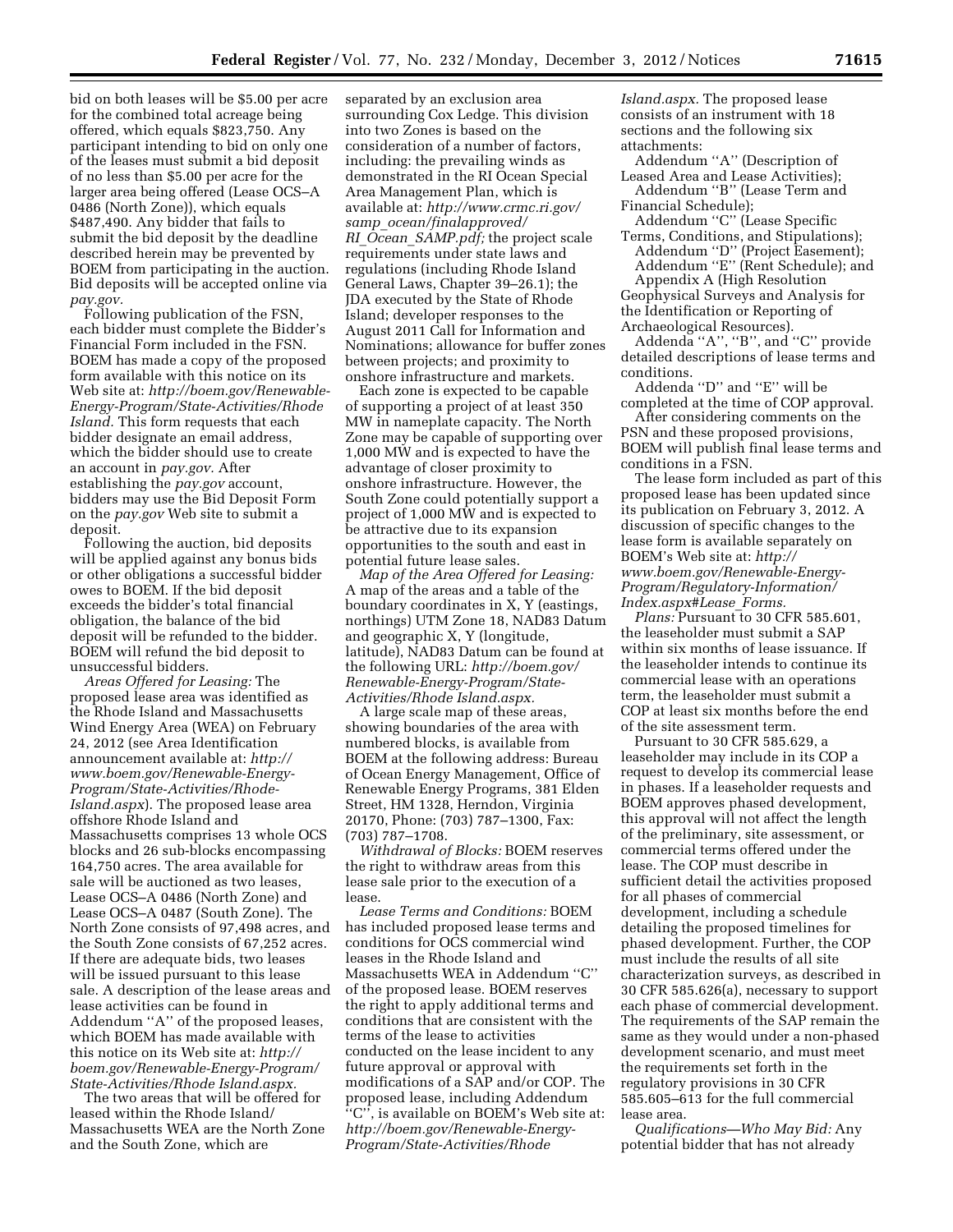submitted a complete set of qualification materials must do so by the end of the comment period of this PSN. To be eligible to participate in the auction, each potential bidder must be legally, technically and financially qualified under BOEM's regulations at 30 CFR 585.106–107 by the time the FSN for this sale is published. Please note that technical and financial qualifications are lease specific; it is not sufficient to have been technically and financially qualified to pursue a project offshore another state.

Guidance and examples of the appropriate documentation demonstrating your legal qualifications can be found in Chapter 2 and Appendix B of *Guidelines for the Minerals Management Service Renewable Energy Framework,* available on BOEM's Web site at: *[http://](http://www.boem.gov/Renewable-Energy-Program/Regulatory-Information/Index.aspx)  [www.boem.gov/Renewable-Energy-](http://www.boem.gov/Renewable-Energy-Program/Regulatory-Information/Index.aspx)[Program/Regulatory-Information/](http://www.boem.gov/Renewable-Energy-Program/Regulatory-Information/Index.aspx)  [Index.aspx.](http://www.boem.gov/Renewable-Energy-Program/Regulatory-Information/Index.aspx)* Guidance regarding how you may demonstrate your technical and financial qualifications is provided in a document entitled, *Qualification Guidelines to Acquire and Hold Renewable Energy Leases and Grants and Alternate Use Grants on the U.S. Outer Continental Shelf:* (*[http://](http://boem.gov/Renewable-Energy-Program/Regulatory-Information/QualificationGuidelines-pdf.aspx)  [boem.gov/Renewable-Energy-Program/](http://boem.gov/Renewable-Energy-Program/Regulatory-Information/QualificationGuidelines-pdf.aspx) [Regulatory-Information/](http://boem.gov/Renewable-Energy-Program/Regulatory-Information/QualificationGuidelines-pdf.aspx) [QualificationGuidelines-pdf.aspx](http://boem.gov/Renewable-Energy-Program/Regulatory-Information/QualificationGuidelines-pdf.aspx)*). BOEM strongly recommends that you refer to this guidance before submitting your qualification materials, as the guidance has been updated recently. You must submit the documentation necessary to demonstrate your legal, technical, and financial qualifications to BOEM in both paper and electronic formats. BOEM considers an Adobe PDF file stored on a compact disc (CD) to be an acceptable format for submitting an electronic copy. In your qualification materials, provide a general description of the project you would like to construct on the lease area sought in this sale, including estimates of the project area and total nameplate capacity of the proposed facilities.

Please note that it may take a number of weeks for you to establish your legal, technical, and financial qualifications. We advise potential bidders planning to participate in this sale to establish their qualifications promptly. It is not uncommon for BOEM to request additional materials establishing qualifications following an initial review of the qualifications package. BOEM will find any potential bidder whose qualification package is incomplete at the time the FSN for this sale is published in the **Federal Register**  to have failed to establish its qualifications to participate in the sale,

and, therefore, will be unable to participate in the sale.

### **Auction Procedures**

#### *Summary*

For the sale of these leases, BOEM will use a multi-factor auction format, with a multiple-factor bidding system. Under this system, BOEM may consider a combination of monetary and nonmonetary factors, or ''variables,'' in determining the outcome of the auction. There will be two such variables considered by BOEM in this auction— (1) a cash bid, and (2) a credit if a bidder holds a Joint Development Agreement (JDA) or a Power Purchase Agreement (PPA), as defined below. A multi-factor auction, wherein both monetary and nonmonetary bid variables are considered, is provided for under BOEM's regulations at 30 CFR 585.220(a)(4) and 585.221(a)(6).

Under a multiple-factor bidding format, as set forth at 30 CFR 585.220(a)(4), BOEM may consider many factors as part of a bid. The regulation states that one bid proposal per bidder will be accepted, but does not further specify the procedures to be followed in the multiple-factor format. This multiple-factor format is intended to allow BOEM flexibility in administering the auction and in balancing the variables presented. The regulation leaves to BOEM the determination of how to administer the multiple-factor auction format in order to try to best achieve BOEM's goals of encouraging bidding, enhancing price discovery, and ensuring that BOEM receives a fair return for the leases auctioned, as required by the Outer Continental Shelf Lands Act, (OCSLA), 43 U.S.C. 1337(p)(2)(A).

BOEM's regulations at 30 CFR 585.220(a)(4) permit a multi-round auction provided only one cash bid proposal per zone or set of zones per bidder, per round of the auction, is accepted. This regulation presents an administratively efficient auction process. It also takes advantage of the flexibility built into the regulation by enabling BOEM to benefit from both the consideration of more than one factor and the price discovery involved in successive rounds of bidding.

The auction will be conducted in a series of rounds. At the start of each round, BOEM will state an asking price for each zone being offered. In each round, each bidder will have the opportunity to submit one cash bid per zone at the asking price. A bid submitted at the asking price in a particular round is referred to as a ''live bid'' and a live bid signifies that the

bidder is willing to pay that auction round's asking price for a particular zone. A bidder must submit a live bid on at least one of the zones in each round to remain ''active'' into the next round of the auction. As long as at least two live bids are submitted at the asking price on any zone in a particular round, the auction continues, and the next round is held. If there is only one live bid for a zone, and that bidder is not bidding on the other zone, BOEM automatically carries that bid forward into the next round. If BOEM carries a bid forward, the bid will be considered the equivalent of a live bid for the purpose of determining bidder eligibility. If there is more than one live bid for a zone, the stated price for that zone is raised in each subsequent round until there is only one live bid or no live bids for that zone. The auction concludes when there are one or zero live bids for each zone.

The series of rounds and the escalating asking prices set by BOEM will allow consideration of the first variable—the cash bid. BOEM will set one asking price per zone in each round. Each bidder will either place a live bid at this asking price or not, but no bidder will be permitted more than one bid per zone in any one round. Thus, bidders will not be outbidding each other in each round, but will be limited to one bid per zone per round, at the asking price, (or at a price subject to a credit due to the second variable, as explained below).

The second variable—a credit for holding a JDA or PPA of at least 350 megawatts each—will be applied throughout the auction rounds as a form of imputed credit against the amount of a cash bid proposal made by a particular bidder in a particular round. A bidder holding only a qualified JDA will receive a credit of 15%, a bidder holding only a qualified PPA will receive a credit of 25 percent, and a bidder that holds both will receive the larger of the two possible credit amounts, i.e. 25 percent. The total percentage credit is limited to 25 percent in the auction to address concerns about creating too large an advantage to certain bidders in the auction, as discussed in BOEM's Auction Format Information Request (76 FR 76174). BOEM considered the overall impact and relative strength of the JDA compared to that of a PPA in enabling a lessee to install a viable project on the OCS in setting the JDA credit at 15 percent. In the case of a bidder holding a credit and bidding on more than one zone, the credit will be applied only to the zone being offered at the higher asking price. By way of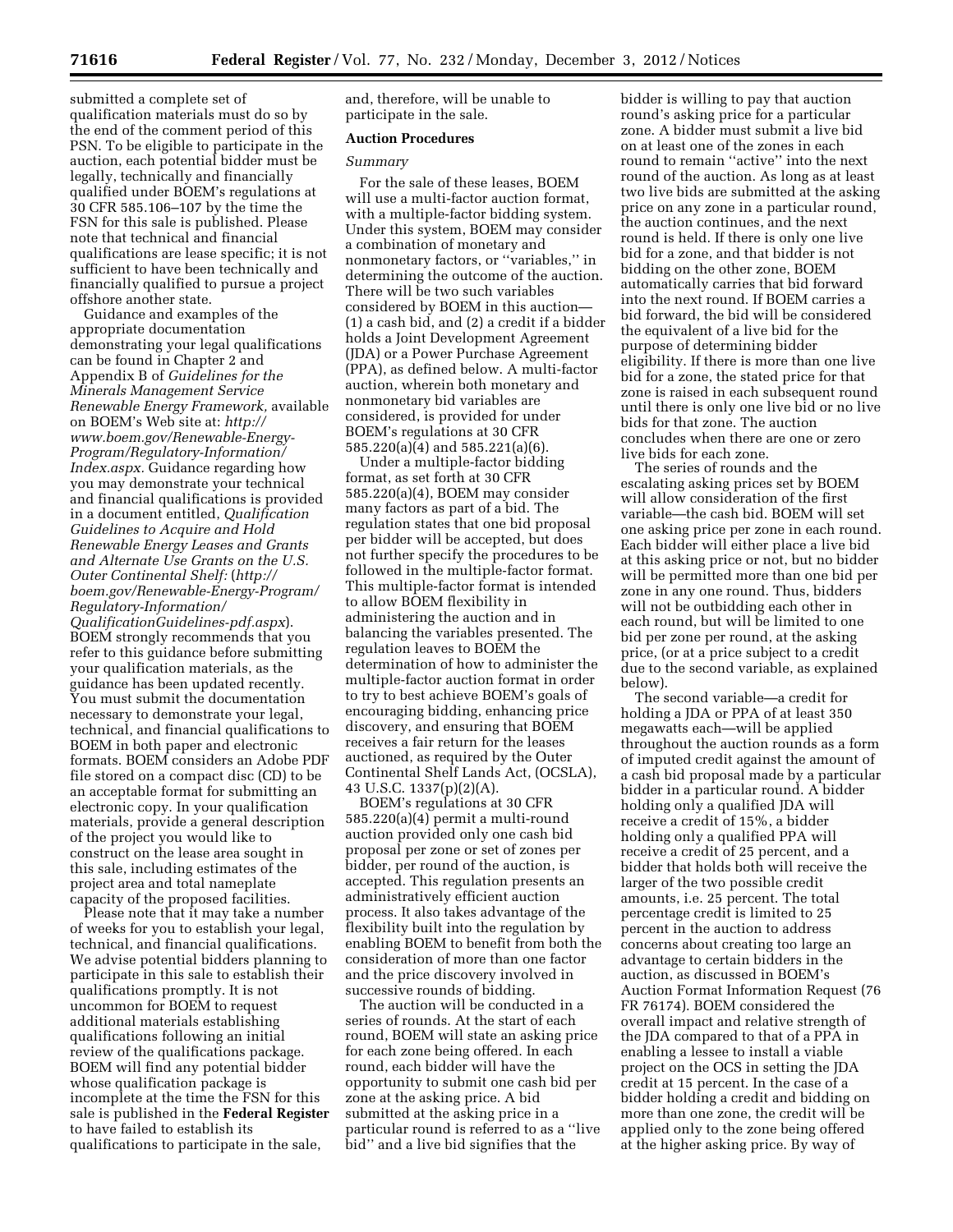example, a bidder holding a qualified JDA and bidding on two zones, one with an asking price of \$1,000,000 and one with an asking price of \$2,000,000, will receive a 15 percent credit against the higher priced \$2,000,000 bid in that round, obligating the bidder to a payment of \$1,700,000, or 15 percent less than the asking price for that zone, and \$1,000,000 for the other zone, equal to the asking price for that other zone. Each bid in each round will thus be considered based on both factors—the amount of the cash bid proposed and the amount of a potential credit for holding a qualified JDA or PPA.

BOEM's regulations concerning multifactor bidding require the use of a panel 30 CFR 585.222 (d), whose members are selected by the agency, to help weigh the variables considered in such an auction. The regulations state that BOEM ''will determine the winning bid for proposals submitted under the multiple-factor bidding format on the basis of selection by the panel \* \* \*.'' 30 CFR 585.224(h). The panel will evaluate any purported JDA or PPA proffered by a bidder to determine whether it is acceptable to BOEM, and therefore whether it will qualify for a credit for its holder. The panel will determine the winning bids for each zone on the basis of the Stage 1 and Stage 2 rules set forth herein.

#### *Details of the Auction Process*

### Bidding—Live Bids

Each bidder is allowed to submit live bids on one or more zones based on its eligibility at the opening of each round. A bidder's initial eligibility to bid on either one or both zones in the opening round of the auction is determined based on the amount of the bid deposit submitted by the bidder prior to the auction. The required deposit for bidding on one zone is equal to the minimum bid of the zone with the most acreage. If a bidder wants to bid on both zones, the bidder is required to submit a deposit equal to the sum of the minimum bids for both zones. As the auction continues, a bidder's eligibility is determined by the number of live bids submitted in the round prior to the current round.

Before each round of the auction, BOEM raises the asking price for each zone that received more than one live bid in the previous round, while the asking price for zones that received one or no live bids in the previous round remains the same. Bidders must submit a live bid in each round of the auction (or have a bid automatically carried forward by BOEM) to remain active and continue bidding in future rounds.

Between rounds, all bidders who are still active are informed, with respect to each zone, of the asking price for the upcoming round and the number of live bids submitted in the previous round. In cases where one of the zones which a bidder has bid on in the previous round has competition, i.e., the zone received two or more live bids, the bidder must independently submit bids identifying which zones it continues to be interested in acquiring in the current round. In cases where the bidder has bid on only one zone in the previous round and there is no competition for that zone, i.e., only that bidder has submitted a live bid, BOEM will automatically carry forward the bid for that bidder by recording that the bidder ''submitted'' a live bid in the current round on that zone at the previous round's asking price. In these latter cases i.e., when the bidder has bid on only one zone and BOEM has carried that bid forward, switching bids to other zones or submitting an intra-round bid are prohibited, as is reducing the number of zones on which the bidder has bid. Additional auction rounds occur as long as at least one of the zones offered receives two or more live bids in the previous round. The auction concludes at the end of the round in which the number of live bids received on each zone falls to one or zero.

A bidder may not increase the number of zones it bids on from one round to a subsequent round. Provided one or more live bids were received on at least one of the zones that the bidder itself has bid on in the previous round, a bidder may voluntarily reduce the number of the zones it bids on from one round to the next, switch its bids from one zone to another, or submit an ''intra-round'' bid in conjunction with reducing its eligibility as to the number of zones on which it can bid in future rounds. (Intra-round bids are discussed below.) Otherwise, in general, if there are no other bidders on any of the zones on which the bidder has bid in the previous round, the bidder must maintain its existing bids and BOEM will automatically record the bidder as having ''submitted'' its standing live bids at the previous round's asking price. For this two-zone sale, however, this situation can only occur for the case of one zone, because if there had been only a single live bid on each zone in the previous round, the auction would have closed.

Thus, if a bidder placed a live bid for both zones in the previous round, it can submit live bids for both zones in the current round. The bidder also has the option of submitting a live bid for only

one of the zones or none of the zones in the current round.

If a bidder placed a live bid on only the South Zone in the previous round, and there was at least one other competing bid for that zone, then the bidder can submit a live bid on either the North or South Zone in the current round, or not bid on either zone, but it cannot bid on both zones. If there are no competing bids on the South Zone, the bidder cannot switch its bid to the North Zone or reduce its eligibility by not bidding on either zone. Once a bidder fails to submit a live bid for any zone (or have a bid carried forward by BOEM), it must depart the auction and will no longer be allowed to submit bids for any zone in any subsequent round.

### Bidding—Intra-Round Bids

Subject to certain conditions, bidders are allowed to submit an ''intra-round'' bid in any round after the first round. Intra-round bids are similar to what were termed ''exit bids'' in BOEM's Auction Format Information Request (76 FR 76174). In contrast to exit bids, however, intra-round bids do not necessarily require that the bidder exit the auction—only that the number of live bids that the bidder is eligible to submit must be reduced.

An intra-round bid consists of a single offer price for exactly the same zone or set of zones that the bidder placed live bids on in the previous round. The single offer price must be greater than the sum of the asking prices for the zones bid on in the previous round and less than the sum of the asking prices for these zones in the current round. A bidder may not submit an intra-round bid for a single zone or set of zones in the current round when this bidder was the only bidder placing a live bid for all of these zone(s) in the previous round, i.e., an intra-round bid is prohibited in the current round when the asking price does not increase from the previous round on all of the zones on which the bidder bid (or was credited with bidding on) in the previous round. This situation can only arise in this two-zone sale for a bid on a single zone, because the auction would have closed in the previous round if both zones had only a single live bid.

A bidder may submit both live bids and an intra-round bid in the same round, as long as the bidder reduces the number of live bids by at least one zone in the current round compared to the previous round. The zones on which the live bids are submitted may coincide with some of the zones included in the intra-round bid. In the specific case of this two-zone sale, this situation can arise only if the bidder has submitted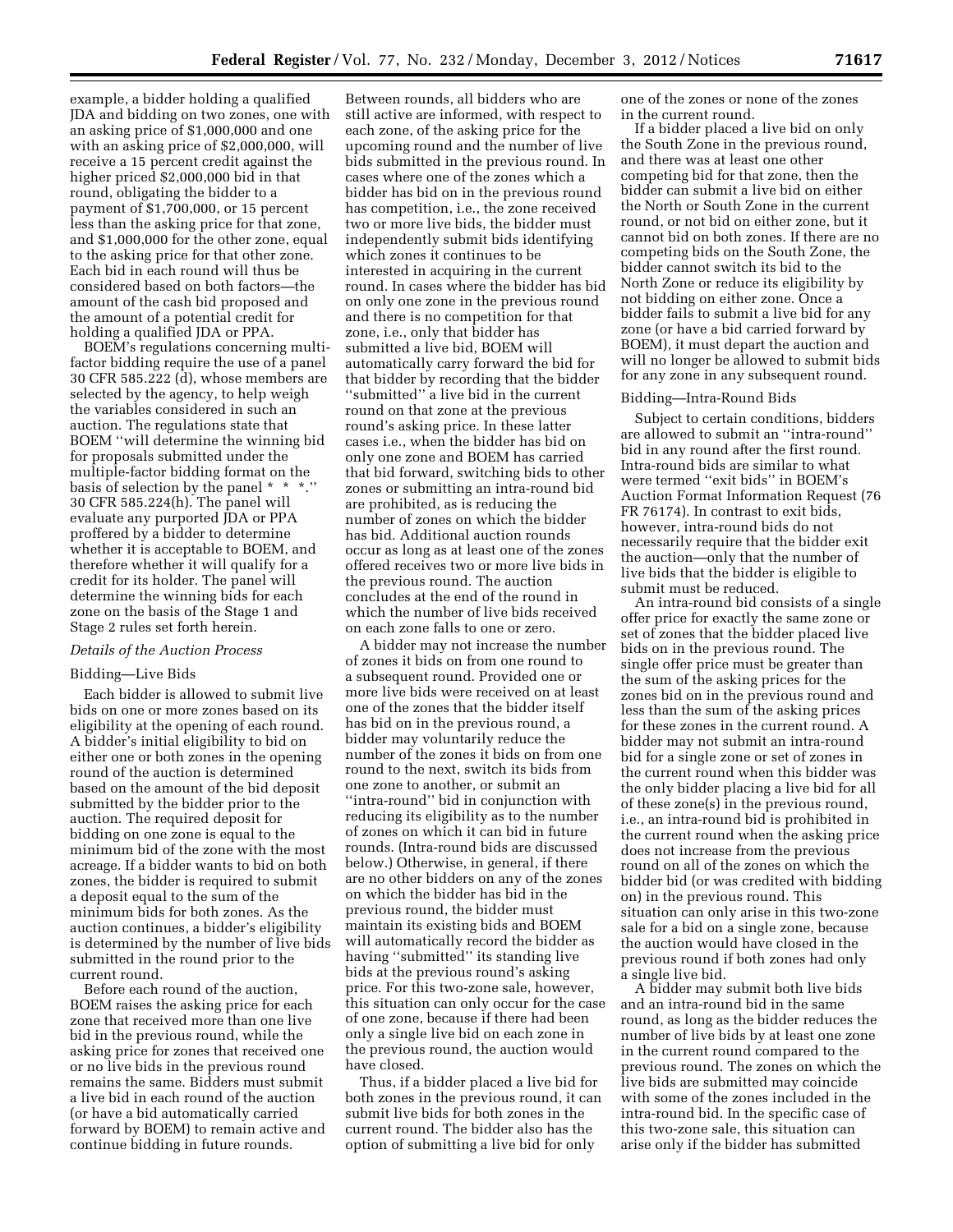live bids on both zones in the previous round, chooses to submit an intra-round bid in the current round (consisting of both zones as required in this example), and also submits a live bid at the current round's asking price on one of the zones in the bidder's intra-round bid.

A bidder may submit additional intraround bids in subsequent rounds, following the same rules as applied to the first intra-round bid. A bidder now eligible to bid on one zone may submit an intra-round bid on one zone, but cannot also submit any live bids, because its eligibility to submit live bids from having submitted this intra-round bid is reduced from one to zero zones.

Intra-round bids are not considered to be live bids for the purpose of determining whether to conclude the auction or for determining whether to increase the asking price for a particular zone. When a bidder submits an intraround bid on one zone, the bidder's bid eligibility is reduced to zero, and this bid represents the bidder's best-andfinal offer prior to leaving the auction. In contrast, a bidder's intra-round bid for both zones represents a best-andfinal offer for both zones and reduces a bidder's eligibility in the auction to one or zero zones, based on the number of live bids submitted in the round. In this manner, bidders are able to express their maximum bid amount for both zones and an individual zone prior to reducing their eligibility.

For example, consider the case of a bidder who has bid on both zones in previous rounds, and hence is eligible to continue bidding on both zones in the current round. Suppose the asking prices for the North and South Zones were \$750,000 and \$600,000 in the previous round and are now \$800,000 and \$600,000 in the current round, respectively. These results reflect that in the previous round the bidder had competition for the North Zone (because the asking price was increased in the current round), but not for the South Zone. The bidder may only enter a single, intra-round bid for both zones that it bid on in the previous round. This single offer price must be more than \$1,350,000 and less than \$1,400,000, and the bidder must simultaneously reduce its eligibility to submit live bids from two zones to one or zero zones. The bidder can satisfy this requirement by choosing to submit (along with its intra-round bid) a single live bid of \$800,000 for the North Zone or \$600,000 for the South Zone, or choose not to submit any live bids and hence exit the auction.

If the bidder had only bid on one zone in the previous round, it may be eligible

to submit an intra-round bid during the current round. If its previous round's bid was for the North Zone, the bidder could submit an intra-round bid for that zone of more than \$750,000 and less than \$800,000, reduce its live bid eligibility to zero, and hence exit the auction. Alternatively, if the bidder's previous round's bid was on the South Zone, it cannot submit an intra-round bid, because the current round's asking price is unchanged from the asking price in the previous round, as there were no other competitive bids. In this case, since the bidder had no competition for the South Zone, its sole bid of \$600,000 from the previous round is automatically recorded by BOEM as a submitted live bid of the same amount in the current round.

### Stages—Stage 1

After the bidding ends, a panel will determine the winning bids in two stages. This determination, in both stages, will be based on the two auction variables, as well as on a bidder's adherence to the rules of the auction, and on confirmation of the absence of conduct detrimental to the integrity of the competitive auction.

In Stage 1, a zone is awarded to the bidder with a live bid in the final round of the auction. A bidder who submits a final round live bid for a zone is guaranteed to be the winning bidder for that zone. A bidder who is awarded a zone only as a result of a final round live bid is obligated to pay the cash bid amount for that zone (i.e., the asking price of that zone in the final round less any credit earned).

If both zones are awarded to bidders in Stage 1, the second award stage would not be necessary. If at least one zone is not awarded in Stage 1, which received either an intra-round bid within any round or a live bid in a prior-to-final round, then a second award stage would be conducted.

#### Stages—Stage 2

In Stage 2, all of the remaining priorto-final round live bids and any intraround bids received during the auction are considered alongside one another to award any remaining unsold zones. Determination of the winning Stage 2 bids is based on the principle of maximization of gross auction revenue subject to the award of zones in Stage 1.

Live bids from previous rounds are considered in the same way as intraround bids received within any round, i.e., at a single aggregate price per round per bidder based on the sum of the asking prices for each zone in the round the bid was received. For example, if a

bidder placed live bids in a previous round for both the North and South Zones and the asking prices in that round for each zone were \$600,000 and \$750,000, respectively, the bid would be evaluated at \$1,350,000 for award purposes.

Thus, in Stage 2, bids from bidders in each applicable round are considered as unique packages of intra-round bids and live bids. A bidder is able to win bids submitted from only a single round, which will consist of either all of the zones in an intra-round bid or all of the zones on which it submitted live bids in the winning round for that bidder. A bidder cannot win only some of the zones on which it submitted live bids in a round. Rather, a bidder wins all of the zones or none of them from one round based on its live bids. Further, a bidder may only win one intra-round bid and may not win a set of live bids and an intra-round bid—it wins one or the other based on auction revenue maximization subject to the Stage 1 awards.

In particular, any intra-round bids or sets of prior-to-final round live bids from one bidder, which include a zone awarded in Stage 1 to another bidder, are eliminated from consideration. Thus, if Bidder A was awarded the South Zone in Stage 1, and Bidder B submitted either an intra-round bid or set of live bids for both the North Zone and South Zone in one or more previous rounds, those bids of Bidder B would be eliminated because they overlap with a zone that has already been awarded to Bidder A in Stage 1.

Also, any intra-round bids or sets of prior-to-final round live bids from a bidder who itself was awarded one or more zones in Stage 1 are eliminated unless such bids represent a superset of the zones (i.e., in this sale, both zones) won by the bidder in Stage 1, i.e., those bids must contain all the zones won by this bidder in Stage 1 to be considered in Stage 2. For example, if a bidder was already awarded the North Zone in Stage 1, any previous rounds' bids by that bidder for just the South Zone would be eliminated from consideration, whereas that bidder's previous rounds' bids for both zones would be considered for award in Stage 2.

Acceptance of a bidder's superset bid over the final round bid would depend on whether the superset bid was consistent with maximizing gross auction revenue. To demonstrate, suppose only the North Zone received a final round live bid, equal to \$1,000,000, and the same bidder submitted the highest previous round's set of live bids or an intra-round bid for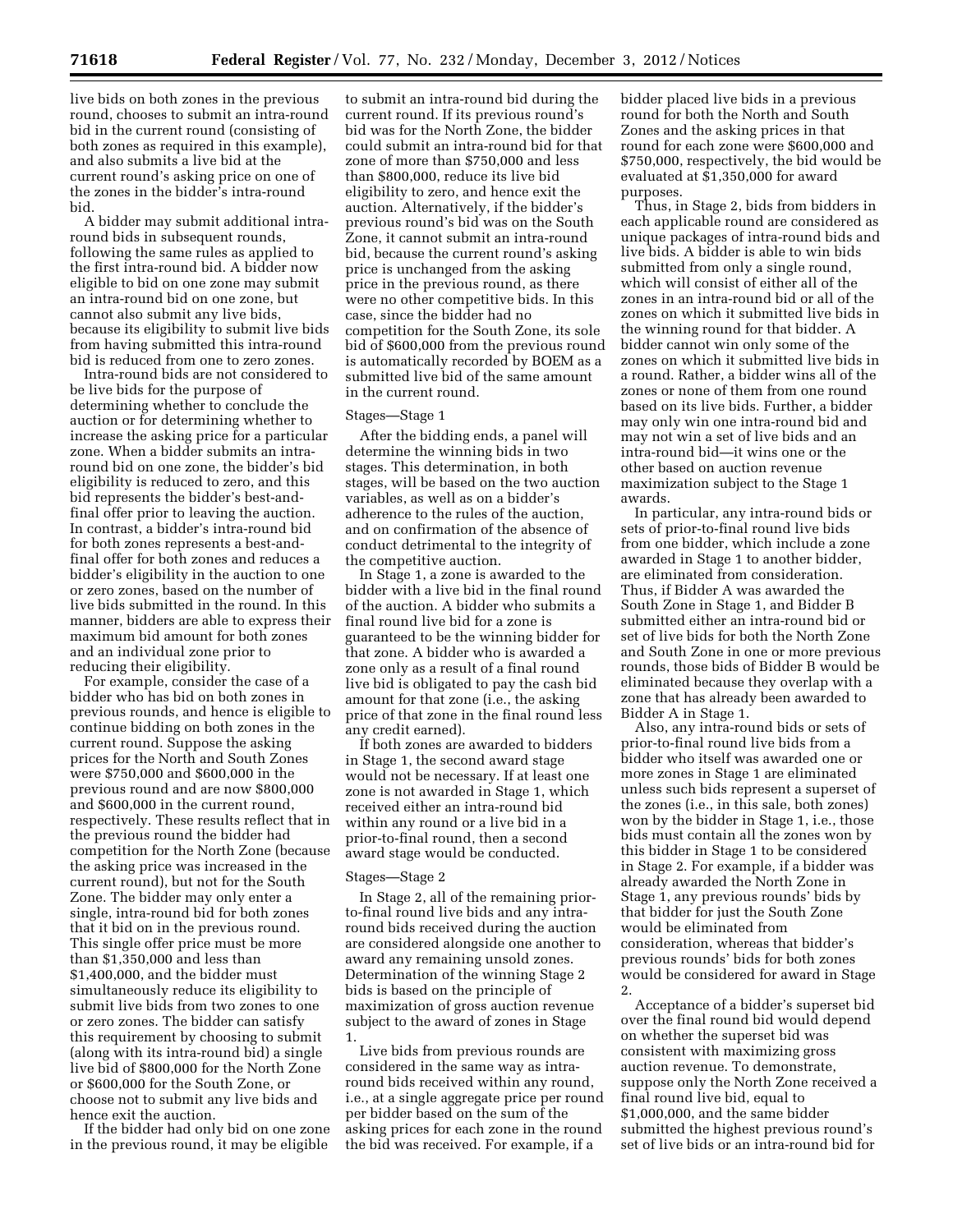both the North and South Zones with a gross auction price of \$1,400,000. In this case, the bidder's superset bid of \$1,400,000 for both zones would replace the final round live bid from this same bidder for only the North Zone of \$1,000,000.

In summary, unsold zones following the Stage 1 evaluations are considered for award to the bidders in Stage 2 for eligible intra-round bids and sets of live bids in a manner that would yield the highest gross auction revenue to BOEM given the Stage 1 awards. If more than one combination of remaining previousround live and intra-round bids exist that would yield the same highest gross auction revenue to the seller, while preserving the zones awarded in Stage 1, the resulting tie is settled by a random draw.

All zone awards are based on the bids submitted during the auction at their asking and intra-round bid (i.e., ''asbid'') prices. For each bidder, the as-bid price will be considered to have a cash component and an imputed credit component, if applicable, as described in the following section. The amount each bidder is obligated to pay at the conclusion of the auction will be equal to the cash component of the as-bid auction price (i.e., the as-bid auction price less the imputed amounts associated with the credits, as described in the following section).

*Factor Two Credits:* Prior to the auction, BOEM will convene a panel (as provided in BOEM's regulations, discussed above) to evaluate whether and to what extent each bidder is eligible for a credit applicable to the asbid auction price for one of the zones in each round of the auction, as described below. In order to receive the JDA or PPA credit a bidder must be legally, technically, and financially qualified to acquire a commercial OCS wind lease, and must not be affiliated with any other bidding entity also seeking credit for the same JDA or PPA.

The percentage credit is determined based on the panel's evaluation of required documentation submitted by the bidders as of the deadline specified in the Final Sale Notice. Bidders will be informed prior to the first round of the auction about the percentage credit applicable to their bid for a single zone. Then, in subsequent rounds, bidders will be provided information showing how their as-bid auction prices are affected by the credit imputed to their bid to determine their net payment due to BOEM, should their bids prevail as winning bids in the award stages. This process is conceptually similar to one in which the multiple bid factors are combined into an aggregate score for the

purpose of awarding zones, but is more transparent to bidders and facilitates the bidding process in a dynamic, multifactor, multiple round auction process, such as we propose to use for this sale.

The percentage amount of credit imputed will be based on the greater of the following two conditions associated with the development activities within the Rhode Island lease sale area:

• A bidder having entered into one or more qualified joint development agreements (JDAs) supporting 350 MW or more of total capacity will receive a credit of 15 percent; or

• A bidder having entered into one or more qualified Power Purchase Agreements (PPAs) supporting 350 MW or more of total capacity under contract will receive a credit of 25 percent.

The panel will determine whether a proffered JDA or PPA is qualified to receive a credit, based on the definitional information provided below.

A bidder with both a qualified JDA and a qualified PPA is eligible to receive the larger of the two credits. For example, if a bidder's winning bid for its highest-priced zone is \$1,000,000 and the bidder has entered into a JDA for 400 MW and a PPA for 570 MW, the bidder would qualify for a credit of 15 percent for the JDA and 25 percent for the PPA, and be eligible for an award equal to the larger of the two credit amounts, in this case 25 percent. Accordingly, the bidder would have an imputed credit of \$250,000 for its winning bid and would pay BOEM the cash component of its bid, which would be \$750,000.

In another example, if the bidder entered a JDA for 400 MW and a PPA for 170 MW, then under the first condition, the bidder with a qualified JDA would receive a credit of 15 percent, while under the second condition, the bidder would not receive any credit since the capacity under the PPA contract falls below the 350 MW threshold level. The bidder would be eligible for an award equal to 15 percent, and hence would have an imputed credit of \$150,000 and pay BOEM \$850,000 (the cash component of its bid) for its winning gross auction priced zone of \$1,000,000.

The bidding software interface will be tailored to each bidder based on the percentage credit awarded to the bidder. In each round of the auction, the bidder will be provided with the gross and net stated auction prices for each zone, along with the aggregate bid price the bidder would be obligated to pay if the zones were to be awarded to them based on that round's bids, both with and without the bidder's credit. For a bid on

both zones in a given round, the software interface would highlight the zone with the highest stated auction price among the zones selected by the bidder to which the credit would be applied in each round. For example, suppose a bidder is eligible for a 15 percent credit, and the gross stated auction prices for the North and South Zones in the current round are \$1,000,000 and \$800,000 respectively. The potential net payment to be made by the bidder for its live bids for both zones would be shown as a net bid of \$850,000 for the higher-priced North Zone, and a gross bid of \$800,000 for the lower-priced South Zone.

The same principle is applied when an intra-round bid, rather than a live bid, is offered. If an intra-round bid includes only one zone, the percent credit will be applied to the zone's asking price in the previous round. Note that the credit does not apply to the full amount of the intra-round bid, i.e., it does not apply to the increment above the asking price in the previous round. For example, say the stated auction price for the North Zone was \$800,000 in the previous round and \$1,000,000 in the current round and a bidder who was awarded a 15 percent credit submits an intra-round bid price of \$900,000 for the zone. The bidder would be obligated to pay \$780,000 if its bid is successful. This amount would reflect an imputed \$120,000 credit to its \$900,000 bid price which would be calculated by applying its 15 percent credit to the previousround's asking price of \$800,000, and then subtracting the amount of that calculation \$120,000 from its bid of \$900,000.

In the case of an intra-round bid for both zones, the highest priced zone will be determined based on the asking prices of both zones in the round previous to the submission of the intraround bid. Continuing with the previous example, assume the stated auction price for the South Zone is \$500,000 in both the previous and current rounds, and for the North Zone the stated auction prices are the same as before, i.e., \$800,000 in the previous round and \$1,000,000 in the current round. Suppose the bidder offers an intraround bid price of \$1,400,000 for both zones. In this instance, the price of the North Zone (\$800,000) is greater than the South Zone (\$500,000) in the previous round, and the dollar value of the credit is calculated to be 15 percent of \$800,000, equal to \$120,000 as before. So, the bidder would be obligated to pay \$1,280,000 for its intra-round bid if successful.

BOEM considered alternative specifications of these conditions,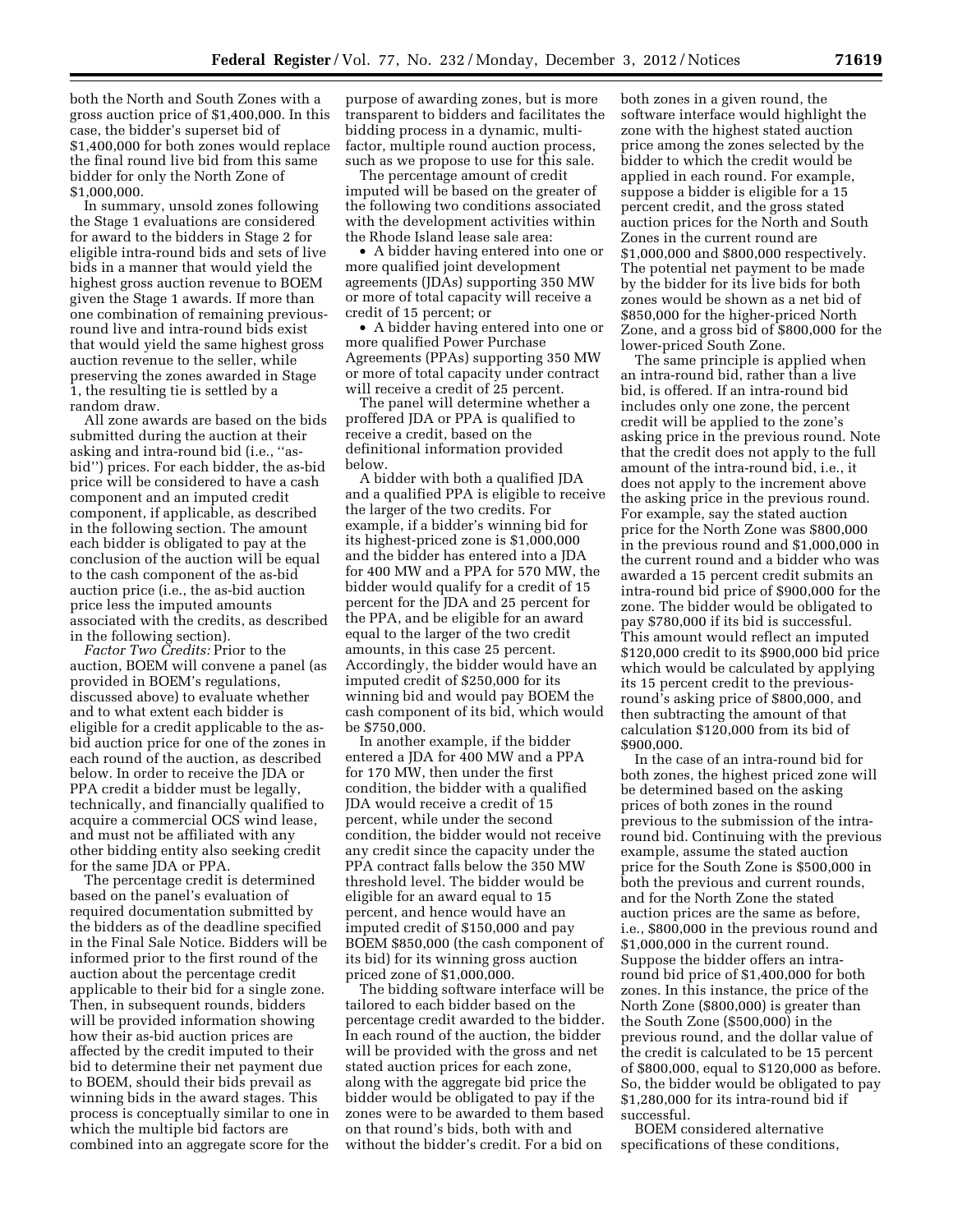including options to have the maximum credit for the JDA and PPA be 10 percent and 15 percent, respectively, and where the total credit would then be the sum of two conditions. BOEM also considered the option to provide a pro-rated credit for JDAs and PPAs involving less than the 350 MW level anticipated to be needed to support a viable project. BOEM recognizes that few if any developers will have entered into PPA at the time of the proposed lease sale, but has elected to include the discussion of PPA and the alternative specifications in this PSN to obtain comment that will be considered for both this and future lease sales.

*Factor Two Definitions:* The definitions below will apply to the factors for which bidders may earn a credit.

*Joint development agreement* (JDA) is a binding agreement between a State and a legal entity that proposes to develop renewable (wind) energy, which sets forth the rights, obligations, and certain economic development activities of the parties in connection with the development of an offshore wind project. The legal entity named in a JDA must be selected through a competitive selection process, such as a request for proposals (RFP), that is conducted by a state adjacent to the wind energy area issuing and entering into the JDA agreement, where the subsequent submitted proposals are evaluated by a State agency, committee, or public utility board. The JDA will qualify if the panel determines that the agreement includes the following identifiable factors: (1) Sufficient specificity to the size, timing, and location of the proposed project on the OCS; (2) the financial commitment of the State, the identified legal entity, and/or a third party (buyer of power), if applicable, included in the agreement; (3) the developmental, financial, and/or regulatory processes through which the State will support the identified legal entity that proposes to develop renewable (wind) energy; (4) significant project milestones; (5) the ramifications for not meeting said milestones; and (6) any exclusionary rights awarded to said identified legal entity.

*Power purchase agreement* (PPA) is any legally enforceable contract negotiated between an electricity generator (Generator) and a power purchaser (Buyer) that identifies, defines, and stipulates the rights and obligations of one party to produce, and the other party to purchase, energy from an offshore wind project to be located in the lease sale area. The PPA must have been approved by a public utility commission or similar legal authority.

The PPA must state that the Generator will sell to the Buyer and the Buyer will buy from the Generator capacity, energy, and/or environmental attribute products from the project, as defined in the terms and conditions set forth in the PPA. Energy products to be supplied by the Generator and the details of the firm cost recovery mechanism approved by the State's public utility commission or other applicable authority used to recover expenditures incurred as a result of the PPA must be specified in the PPA. In order to qualify, a PPA must contain the following terms or supporting documentation:

(i) A complete description of the proposed project;

(ii) Identification of both the electricity Generator and (Buyer) that will enter into a long term contract;

(iii) A time line for permitting, licensing, and construction;

(iv) Pricing projected under the long term contract being sought, including prices for all market products that would be sold under the proposed long term contract;

(v) A schedule of quantities of each product to be delivered and projected electrical energy production profiles;

(vi) The term for the long term contract;

(vii) Citations to all filings related to the PPA that have been made with state and Federal agencies, and identification of all such filings that are necessary to be made; and

(viii) Copies of or citations to interconnection filings related to the PPA.

# **Additional Information Regarding the Auction Format**

Specific details about certain administrative aspects of the auction sale process will be described in the FSN. These aspects include how much the asking price will increase in various stages of the auction, the duration of each bidding round, the amount of time provided between rounds, the number of rounds expected per day, and the days on which the auction process will continue, if necessary, beyond the first day. Bidders may expect multiple rounds per day to occur during normal business hours. The amount of time allowed for bidders to enter bids and the time between rounds may be reduced as the auction progresses based on the patterns of bidding, to increase the pace of the auction. At the start of each day, bidders will be notified of the round schedule for that day.

Acceptance, Rejection or Return of Bids: BOEM reserves the right and authority to reject any and all bids. In any case, no lease will be awarded to

any bidder, and no bid will be accepted, unless (1) the bidder has complied with all requirements of the FSN, applicable regulations and statutes, including, but not limited to, bidder qualifications, bid deposits, and adherence to the integrity of the competitive bidding process, (2) the bid conforms with the requirements and rules of the auction, and (3) the amount of the bid has been determined to be adequate by the authorized officer. Any bid submitted that does not satisfy any of these requirements may be returned to the bidder submitting that bid by the Program Manager of BOEM's Office of Renewable Energy Programs and not considered for acceptance.

*Process for Issuing the Lease:* If BOEM proceeds with lease issuance, it will issue three unsigned copies of the lease form to each winning bidder. Within 10 business days after receiving the lease copies, each winning bidder must:

1. Execute the lease on the bidder's behalf;

2. File financial assurance, as required under 30 CFR 585.515–537; and

3. Pay the balance of the bonus bid (bid amount less the bid deposit).

If a winning bidder does not meet these three requirements within 10 business days of receiving the lease copies as described above, or if a winning bidder otherwise fails to comply with applicable regulations or the terms of the FSN, the winning bidder will forfeit its bid deposit. BOEM may extend this 10 business-day time period if it determines the delay was caused by events beyond the winning bidder's control.

BOEM will not execute a lease until the three requirements above have been satisfied, BOEM has accepted the winning bidder's financial assurance, and BOEM has processed the winning bidder's payment. Please note the required timelines for providing financial assurance. The winning bidder may meet financial assurance requirements by posting a surety bond or by setting up an escrow account with a trust agreement giving BOEM the right to withdraw the money held in the account on demand by BOEM. BOEM may accept other forms of financial assurance on a case-by-case basis in accordance with its regulations. BOEM encourages winning bidders to discuss the financial assurance requirement with BOEM as soon as possible after the auction has concluded.

Within 45 calendar days of the date that the lessee receives the lease copies, the lessee must pay the first year's rent.

*Anti-Competitive Behavior:* In addition to the auction rules described in this notice, bidding behavior is governed by Federal antitrust laws